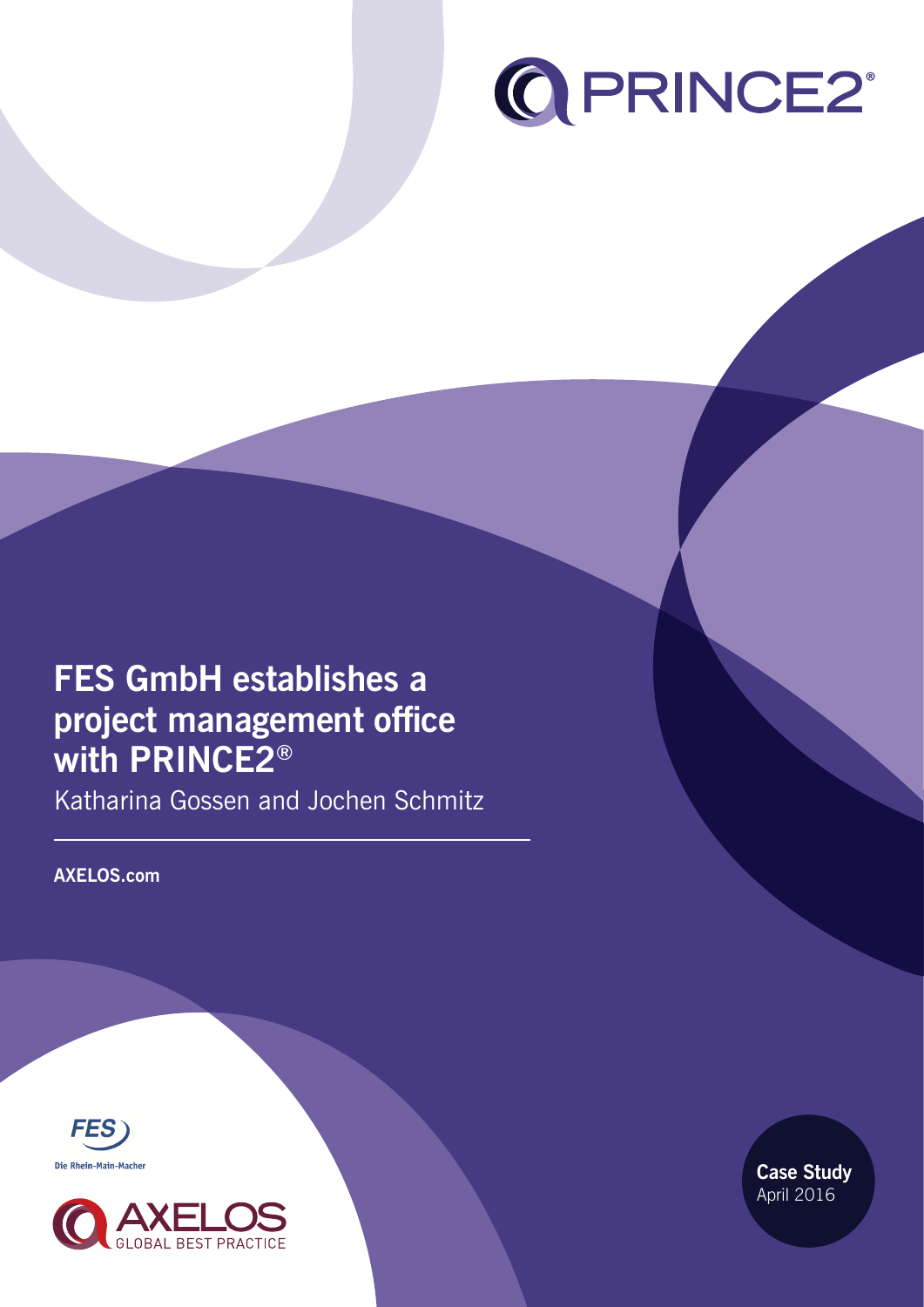# **Contents**

| Introduction               | 3 |
|----------------------------|---|
| <b>Background</b>          | 3 |
| Aims and objectives        | 4 |
| Approach                   | 5 |
| Conclusion                 | 7 |
| About the author           | 9 |
| <b>About AXELOS</b>        | 9 |
| Trade marks and statements | q |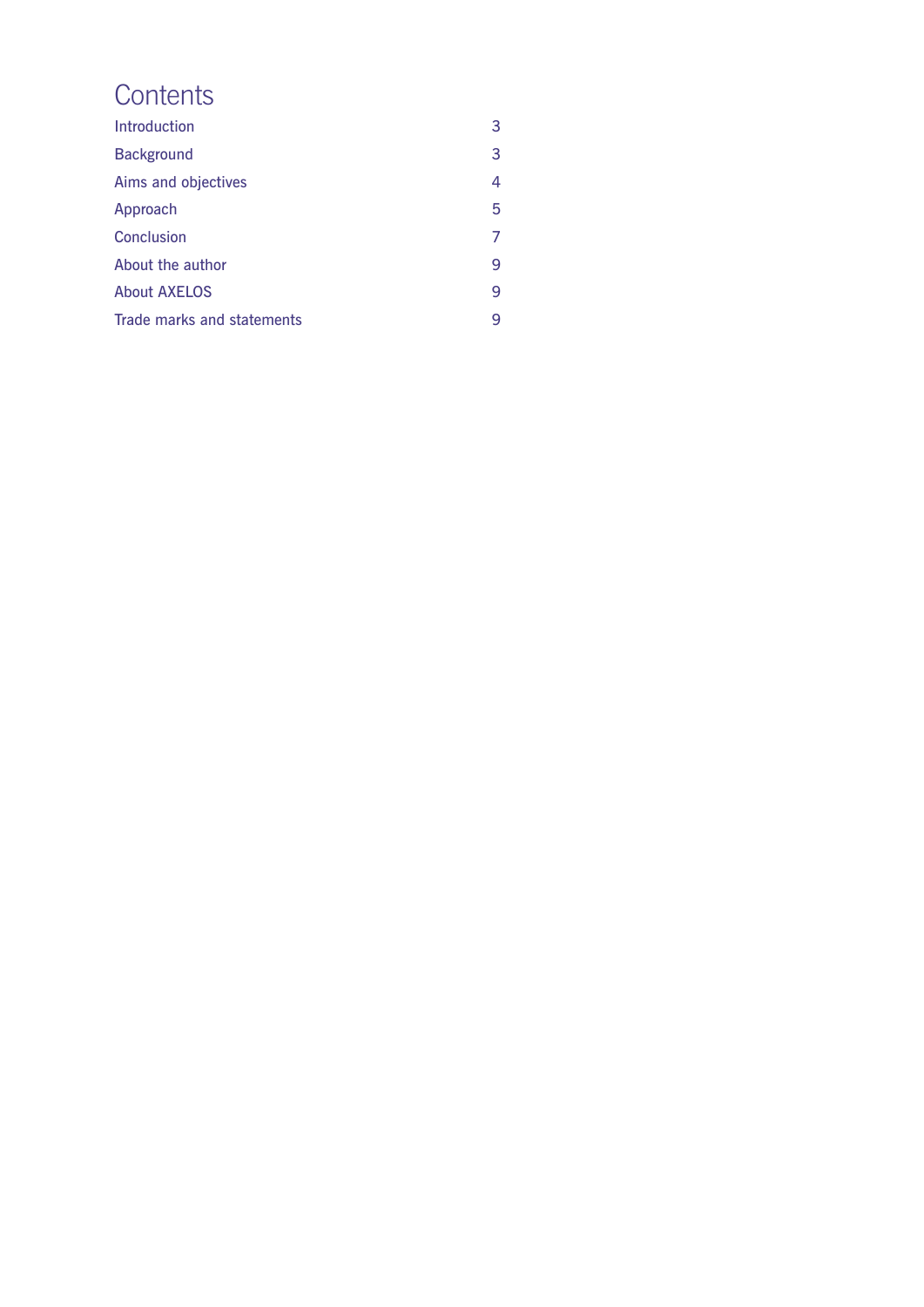#### **Introduction** 1

# **1.1 THE ORGANIZATION**

FES Frankfurter Entsorgungs- und Service GmbH (FES GmbH) was established in 1996 from the City of Frankfurt's Office of Waste Management and City Cleaning. Since then it has developed into the leading full-service provider for waste disposal and cleaning in the Rhine-Main region.

Together with six subsidiaries and associated companies, the group has around 1,700 employees. The group offers a complete package of services related to the disposal and cleaning services in accordance with the legal provisions of the Recycling and Waste Management Act and the Commercial Waste Ordinance. In addition, the energy generated through the incineration of waste in the company-owned plant is converted into electricity and heating.

The company is a joint venture between public and private sectors: the Frankfurt am Main council which owns 51% of the share and REMONDIS AG & Co. KG, which owns 49%. For more information about FES GmbH visit <https://www.fes-frankfurt.de/>

# **1.2 SUMMARY OF THE PROJECT AND ITS OUTCOMES**

FES GmbH created a project, "Establishment of a Project Management Office" (PMO) (Etablierung eines Projektmanagement Offices [PMO]) to professionalize all of its project management and project portfolio management. The project was successfully run using PRINCE2®, and completed in only eight months.

# **1.3 HIGHLIGHTS AND KEY ACHIEVEMENTS**

The most important outcomes from the project:

- Creation of a project portfolio with strictly defined criteria for the prioritization of projects
- Embedding a uniform methodology and processes based on PRINCE2, tailored for the organization, for the execution of projects
- Creation of a community for project managers that can support the exchange across different departments

The project helped create the right organizational conditions to make these outcomes possible.

#### **Background**  $\overline{2}$

# **2.1 WHAT WAS THE PROBLEM?**

FES GmbH recognized that they had problems in delivering projects individually and as component parts of their overall project portfolio. The underlying problems were identified as:

- Lack of alignment between project goals and company strategies
- Unstructured distribution of project tasks without prioritization
- Lack of uniform project management methodology
- Non-transparent project communication
- No clear definition of roles in the project
- Lack of project control
- Lack of project management knowledge.

# **2.2 WHAT INSPIRED OR DROVE THE WORK/PROJECT?**

FES GmbH recognized the need to optimize processes, work organization and work cycles, and to align them with new technologies. What we had was the technical qualifications and skills of our colleagues. But what was missing were defined standards and communication across departments.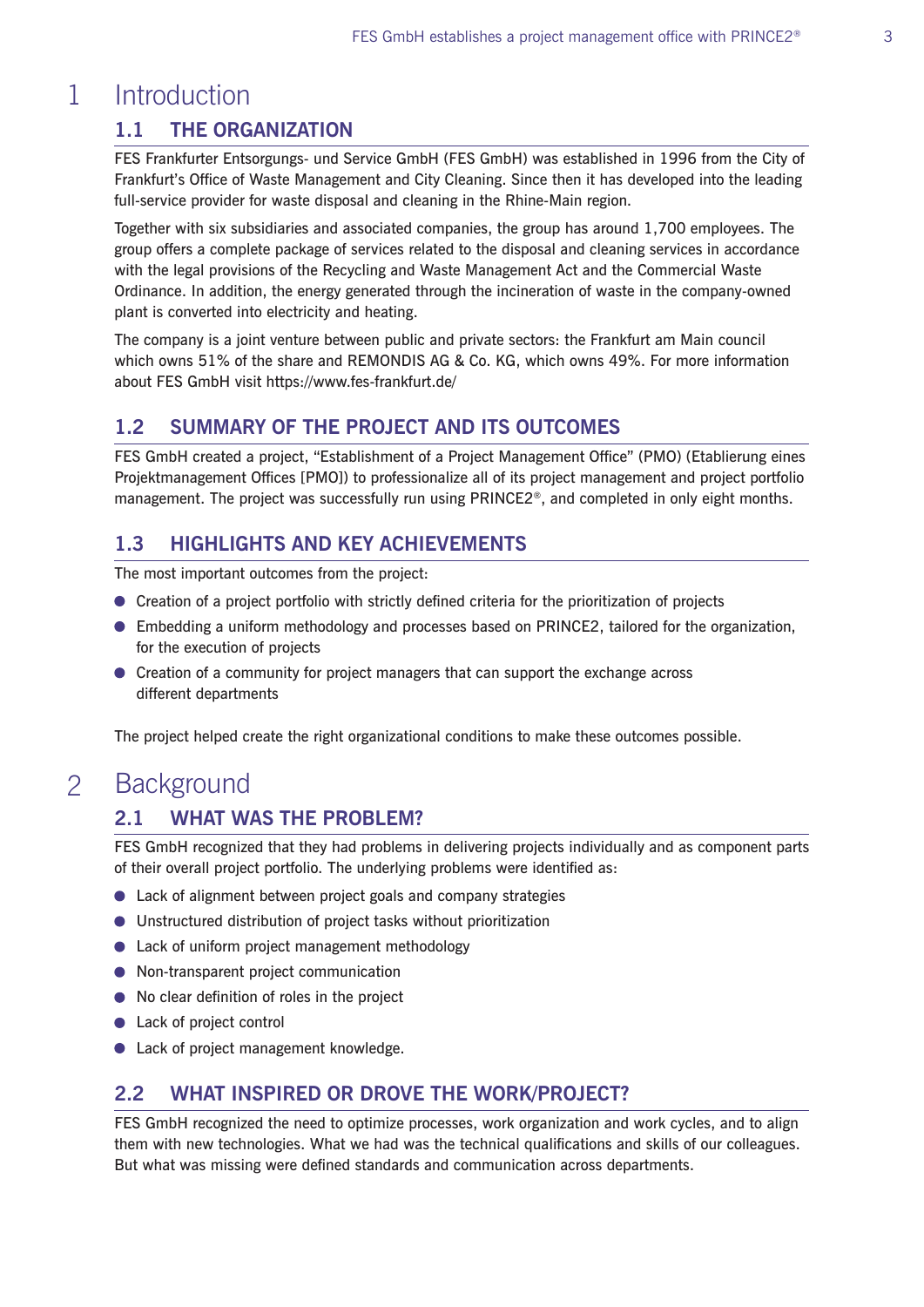# **2.3 WHAT WERE THE DRIVERS FOR CHANGE?**

There were very clear indicators that the existing way of managing projects needed improvement. The IT department was overloaded with work and had a backlog of pending tasks. Projects were being dealt with on request without any real prioritization based on organizational strategy. The company management did not have an overview of the current projects and their status.

# **2.4 PROJECT ORGANIZATION**

A project organization was created to ensure board level commitment and to bring in outside expertise, see Table 2.1.

| <b>Element</b>                    | <b>Members</b>                         |
|-----------------------------------|----------------------------------------|
| Steering committee                | B. Scheffler, CEO                      |
|                                   | M. Welle, COO                          |
|                                   | M. Weil, Head of Sales and Marketing   |
| <b>Project Management</b>         | • L. Weber, Head of Project Management |
|                                   | K. Gossen Project manager              |
| Other members of the project team | • J. Schmitz, Head of IT/Organisation  |
|                                   | P. Rabot, PA of company management     |
| External project consultant       | Oliver Buhr, COPARGO GmbH              |
| Tahle 2 1 Project organization.   |                                        |

Table 2.1 Project organization

#### Aims and objectives 3

# **3.1 PROJECT OUTPUTS**

The project was set up to deliver three specific outputs that were designed to address the identified problems:

- **•** Definition of a uniform, lean and specific methodology for the projects
- Establishment of a simple project portfolio management framework
- Establishment of a PMO as the organizational body to deal with the projects.

## **3.2 WHAT BENEFITS WAS THE ORGANIZATION TRYING TO REALIZE?**

The justification for the project was based on these outputs enabling the delivery of benefits that would make the company more effective in delivering projects relevant to its strategic goals.

The expected benefits were:

- To get a complete overview of all current and pending projects through an established portfolio management method
- Provision of data that allows comparable criteria for improved management decision-making
- **•** Better alignment of projects with the company goals by taking them into account during the setting up of the projects
- Better integrated projects through identified interfaces
- More efficient utilization of resources for projects through increased transparency
- More efficient and consistent project management based on common guidelines
- Better implementation of projects through compliancy with PMO processes and guidelines
- Happier project customers (internal and external) through consistent alignment with their requirements
- Higher employee satisfaction by avoiding emergency interventions
- **Improved planning and higher commitment.**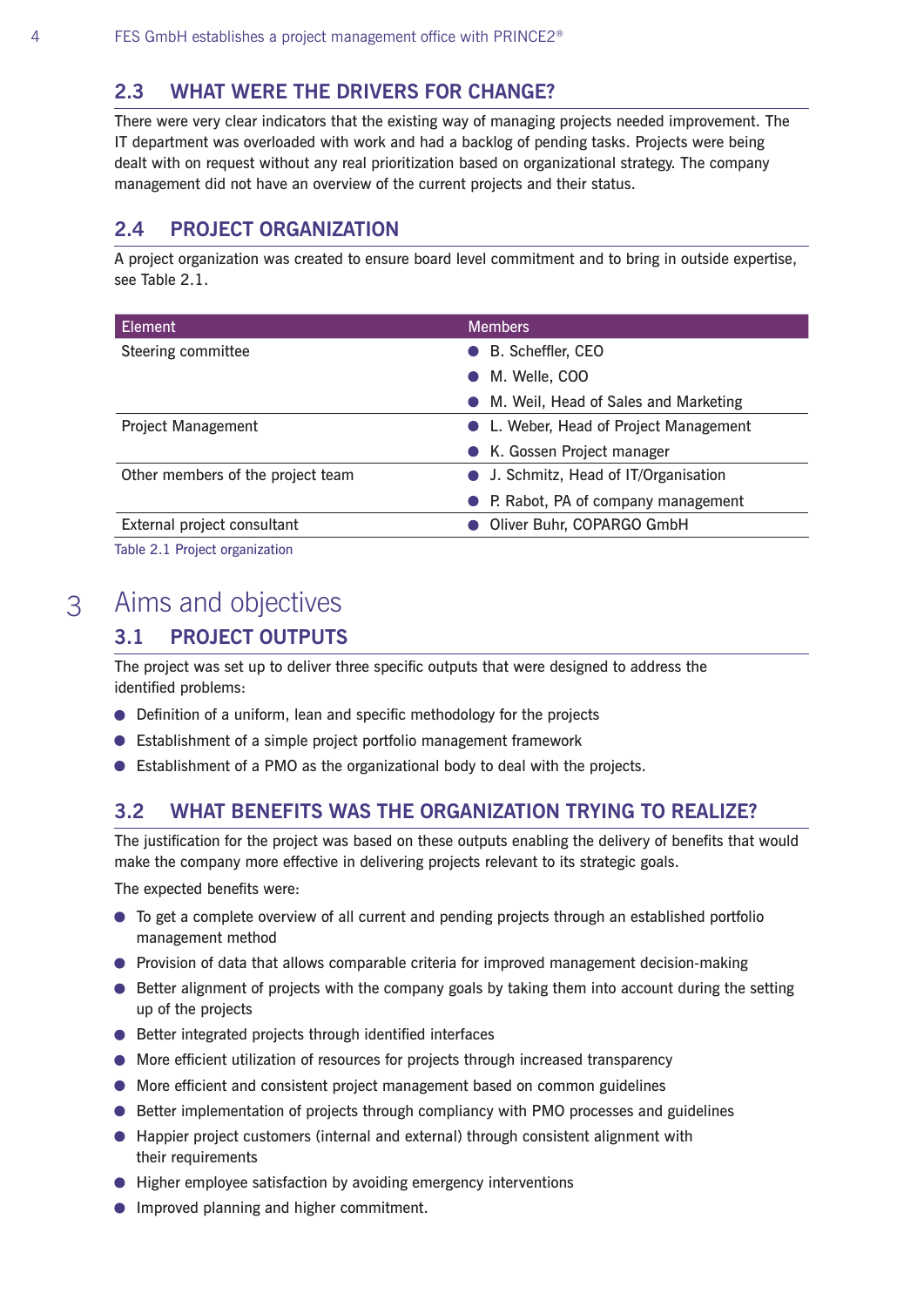#### Approach 4

# **4.1 SPECIFICATION OF REQUIREMENTS**

Initially we were not given any specifications from the managers. These have been established during the setting up phase.

## **4.2 PLANNING PROCESS**

At the beginning of the project we organized two introductory workshops which were moderated by an external consultant. During these workshops the project team and the management of FES GmbH jointly defined the goals and purposes of the project. The workshops were followed by a planning workshop with the project team. We decided to follow a product based planning methodology, as suggested by PRINCE2. At this stage we defined a set of project products and the links and dependencies between them. From this we derived the project plan that was then divided into different phases.

| Project phase<br>products                        | Start date | End date   | Number of work-<br>hours (internal) | Costs in $\epsilon$ (without<br>internal personnel<br>$\overline{\text{costs}}$ |
|--------------------------------------------------|------------|------------|-------------------------------------|---------------------------------------------------------------------------------|
| Total project                                    | 27.03.2014 | 06.03.2015 | 1,182                               | 27,750                                                                          |
| Project initiation<br>phase                      | 27.03.2014 | 26.06.2014 | 256                                 | 7,900                                                                           |
| Project controls                                 |            |            |                                     |                                                                                 |
| <b>Document</b><br>archiving                     |            |            |                                     |                                                                                 |
| Project product                                  |            |            |                                     |                                                                                 |
| Project plan                                     |            |            |                                     |                                                                                 |
| Risk register                                    |            |            |                                     |                                                                                 |
| Project description                              |            |            |                                     |                                                                                 |
| First<br>communication<br>initiative             |            |            |                                     |                                                                                 |
| Elevator pitch                                   |            |            |                                     |                                                                                 |
| Conceptual phase                                 | 26.06.2014 | 03.09.2014 | 296                                 | 8,800                                                                           |
| PMO concept                                      |            |            |                                     |                                                                                 |
| Project guidelines                               |            |            |                                     |                                                                                 |
| Portfolio concept                                |            |            |                                     |                                                                                 |
| Trained project<br>team                          |            |            |                                     |                                                                                 |
| Training and<br>actioning                        | 03.09.2014 | 17.12.2014 | 480                                 | 9,050                                                                           |
| Well-staffed PMO                                 |            |            |                                     |                                                                                 |
| <b>Briefing</b><br>management and<br>PM training |            |            |                                     | 7,900                                                                           |
| Actual progress of<br>projects                   |            |            |                                     |                                                                                 |
| <b>Toolbox</b>                                   |            |            |                                     | 1,150                                                                           |
| Documentation<br>platform                        |            |            |                                     |                                                                                 |
| Test &<br>Establishment                          | 17.12.2014 | 06.03.2015 | 150                                 | 2,000                                                                           |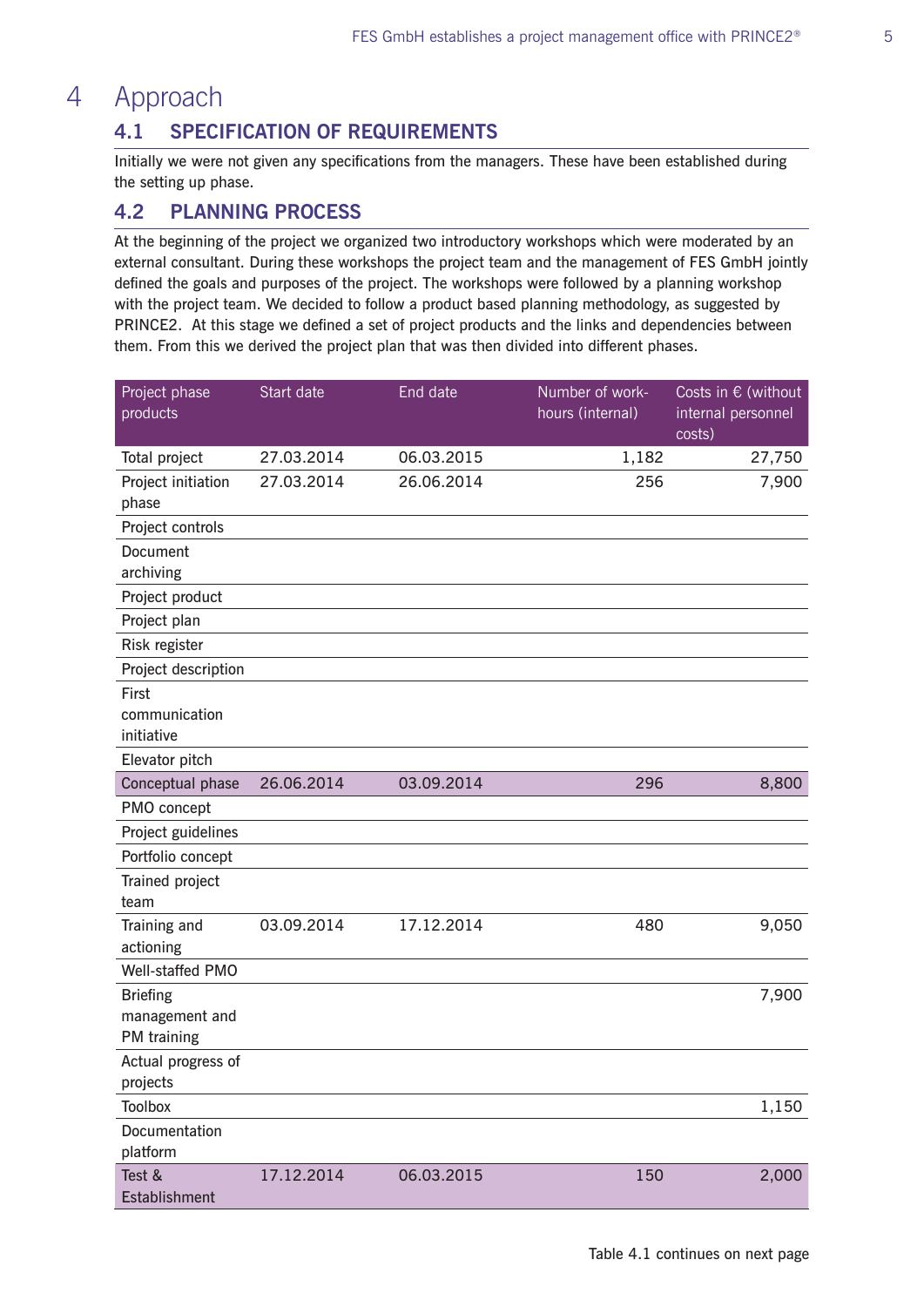| Start date | End date | Number of work-<br>hours (internal) | Costs in $\epsilon$ (without<br>internal personnel<br>costs) |
|------------|----------|-------------------------------------|--------------------------------------------------------------|
|            |          |                                     |                                                              |
|            |          |                                     |                                                              |
|            |          |                                     |                                                              |
|            |          |                                     |                                                              |
|            |          |                                     |                                                              |
|            |          |                                     |                                                              |
|            |          |                                     |                                                              |
|            |          |                                     |                                                              |
|            |          |                                     |                                                              |
|            |          |                                     |                                                              |

\* PAB is the Project Advisory Board for the PMO. The PAB consists of the six highest ranking mangers of FES and decides about ranking the projects. The board gets information about the current projects Table 4.1 Project phases

## **4.3 PROJECT DELIVERY**

We chose PRINCE2 for the project because we already had some PRINCE2 expertise and had consulted other companies in Frankfurt who recommended it to us.

The method was adapted to the company needs and to the project specifications, and was significantly simplified by avoiding documentation that was not needed by the project. We had already implemented a tailored version of PRINCE2 and wanted this project to deliver an adaptation that could be widely used for future project work in the company.

## 4.3.1 Project description, including business case, as project baseline

At the beginning of the project we created a project description with a business case in which we described the most important project factors agreed by all parties involved. During the project we constantly checked if the criteria defined in the project description could still be fulfilled.

## 4.3.2 Project plan, including costs planning, based on product based planning

Monitoring of the project was done through a simple Excel spreadsheet in which we recorded what was planned and the actual status. This way everyone in the team had an overview of the planned and actual phases, the products and the resulting time, cost and resource plan.

## 4.3.3 Continuous risk and stakeholder engagement

During the full project we always kept an eye on the risks and found risk assessment easy to do. We ran numerous workshops with the internal stakeholders (project managers) during which the results were subjected to critical examination. In this way everybody's requirements were considered and any required fine-tuning was carried out.

## 4.3.4 Acquisition and monitoring of open issues in the issue register

We documented all open issues in a shared Excel list. Every member of the project could add issues to the list which would then be discussed during the team meetings. Urgent issues were escalated to the management team. The list of open issues allowed an active control of changes in the project.

## 4.3.5 Weekly team meetings

It was agreed with the steering committee that the project members would be available for at least one day a week to work on the project. The project team met every Friday in a room that was available to the team for the full duration of the project. During the weekly meeting we would discuss what everybody was working on as well as the open issues and problems.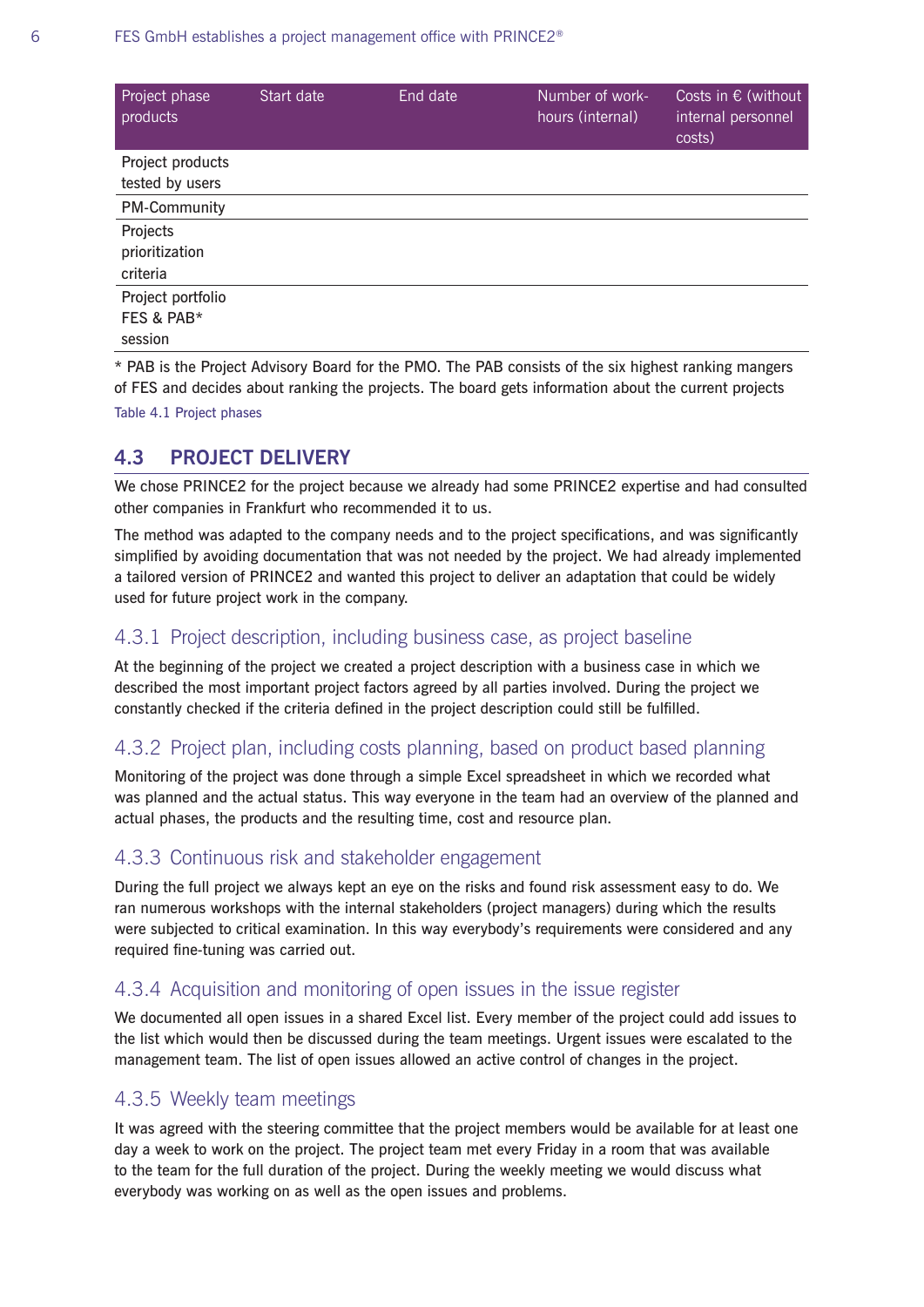#### 4.3.6 Monthly status report to the steering committee

A short written status report was given to the steering committee once a month to show the actual status of the project.

# 4.3.7 End of phase report

At the end of each project phase we would have a steering committee session during which we presented the results of the project phase, discussed the status of the project and the detail of the plan for the subsequent phase. This ensured that the steering committee was always completely informed about the progress of the project.

#### 4.3.8 Lessons learned workshop

We held a workshop at the end of the project to discuss the lessons learned which was moderated by the external consultant. We collected the experiences gained from the project and elaborated on them. The results of the lessons learned workshop were recorded in a lessons learned report which is available to all FES employees. Through this analysis of the experience we gained further knowledge.

## 4.3.9 End of project

At the end of the project the full results were collected in a project completion report. A benefit review plan was prepared in which we defined how and when we could evaluate if the expected benefits from the project were realized. The first benefit review was done 3 months after project completion and the second one after six months. These results were then made available to the steering committee.

#### 5 **Conclusion**

#### **5.1 CHALLENGES**

We were worried that the processes defined during the project would not be followed. Actually this did not happen and everybody complied with the processes, as we explain in the details of the benefits section. The biggest challenge in the project was to inspire the employees concerned about the changes in the project management approach.

## **5.2 WHAT WAS THE BIGGEST SUCCESS FACTOR?**

A major contribution to the success of the project was the strong belief within the team that the changes introduced in the project were urgently needed. This gave the whole project team a strong commitment to the new way of working.

#### **5.3 WHO HAS BENFITTED FROM THE PROJECT?**

Three groups of people have directly benefited from the project:

- The management, who now always have a plan of the actual project portfolio and the status of each project is always visible.
- The project managers, who now give each other advice, support and constantly exchange experiences
- IT has clear priorities for their projects.

## **5.4 WHAT WAS ACHIEVED?**

The project has set up a strong framework for making project portfolio management in FES GmbH much more effective. It has created:

- A well-staffed and established PMO
- A project portfolio management process agreed by FES GmbH
- Project guidelines based on PRINCE2, but tailored to the specific needs of the company, together with a set of project management tools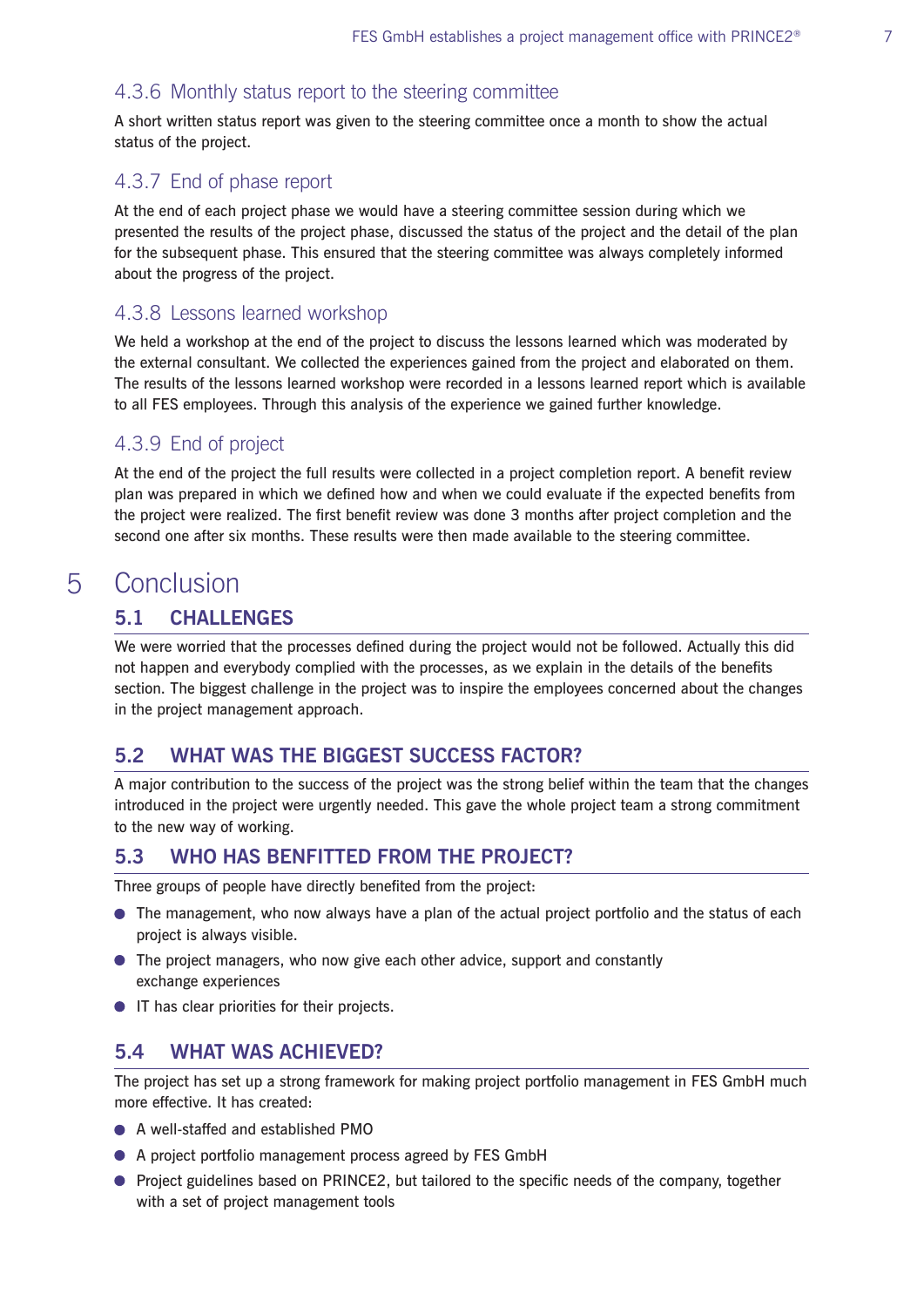- PMO training for FES employees
- **•** Project priority criteria defined by the steering committee
- An established and active project management community.

#### **5.5 BENEFITS ALREADY REALIZED**

As a result of putting these elements in place, FES GmbH has already seen improvements in the way it manages its projects. Notably, the following benefits are being realized:

- **•** Transparency of the project landscape
- Better integrated projects through identified interfaces
- Better use of resources for the projects
- Improved understanding of critical topics in projects (for example benefits, risks and communication)
- Cross-sector transfer of knowledge
- Better grounds for decision-making.

#### **5.6 LESSONS LEARNED**

The experience of running the project provided some additional benefits to the company's project portfolio management in the form of the lessons captured at the end. These can be taken forward for future projects to learn from:

- Find time and space for the team
- Systematic project management has a positive impact on the project success
- Consider the external consultants as partners and utilize the external resources efficiently
- Build a good team relationship:
	- start team-building at the project kick-off
	- address informally
	- make sure the team roles are clearly defined
	- **encourage diversity.**
- $\bullet$  Involve people who will work with the project outputs from the start of the project
- Be open and honest and communicate early, especially about project marketing, activity structures and in case of failure
- Keep the parties involved informed from start to end
- Consider how the outputs will be implemented in the company and if any solutions need to be tailored for specific users
- Consider also the impact of the project results on the company culture.

#### **5.7 FUTURE PLANS**

The project has delivered the outputs as planned and the company is already realizing the benefits but we are looking for continued improvement. Areas to address are:

- Increase project management professionalism through training and active management of the PM community
- Make sure all parties involved know about and feedback the benefits
- **•** Further optimization of the project portfolio processes.

#### **5.8 AXELOS VIEW**

The FES GmbH experience in adapting PRINCE2 for its project management approach and as the means to building its PMO highlights the strength and flexibility of the method. The study has shown the benefits of introducing PRINCE2 principles and processes to a team who were already wellmotivated and technically highly competent in their work. It has given FES GmbH the ability to get better information to improve their project portfolio prioritization and delivery.